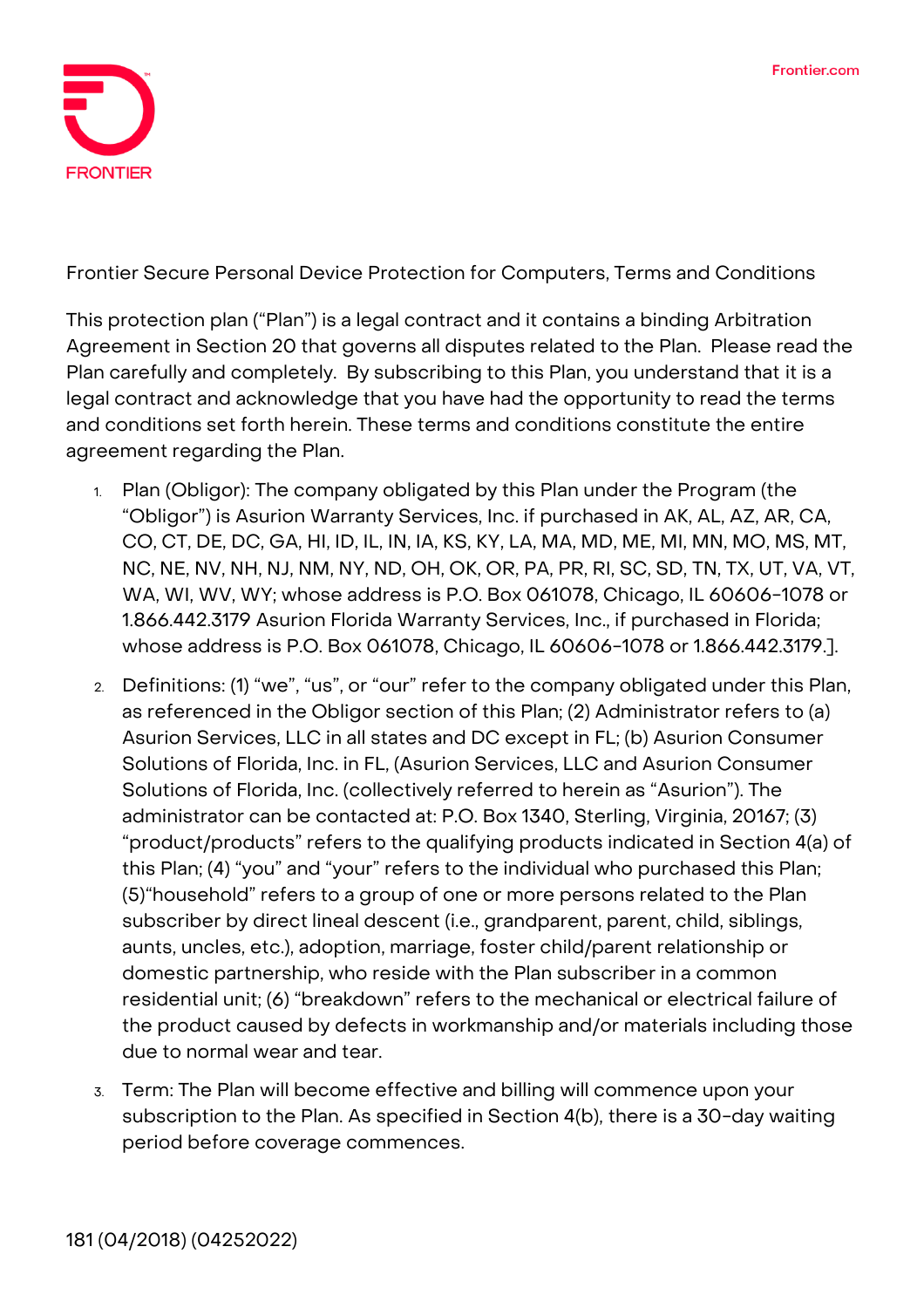

- 4. **Coverage:** This Plan provides for the repair or replacement of your product to its standard operating condition if the product fails to perform its intended functions due to a breakdown. The Plan will also provide accidental damage from handling (ADH) coverage to product. ADH coverage covers your product from failures as a result of damage from an unexpected and unintentional external event, such as drops or spills, which arise from your normal daily usage of the product as the manufacturer intended.
	- a. Qualifying Products: This Plan covers one (1) Computing Devices to include Laptops, Desktop Computers (including the monitor, modem, keyboard and mouse) and Tablets. All types of the above mentioned Computing Devices are eligible for coverage under this Plan except products which are not equipped with a Windows Operating System version Windows XP or newer or Android version 1.6 or newer, Apple computers which are not equipped with an Apple operating system version OS X or newer or Linux OS with 2009 publication date or newer and iPad operating system of 4.3 or newer. The Plan also coves one (1) Fiber Internet backup battery per household.
	- b. Coverage Effective Date: **Coverage under the Plan will commence 31 days after your subscription to the Plan. No service will be provided during the initial 30 days of the Plan. If the Plan is cancelled, coverage will continue for 30 days after the cancellation date.** There will be no lapse in coverage if you move to another residence, provided that you continue the Plan and notify Frontier of your new residence address.
	- c. Primary Residence: Unless otherwise specified, the coverage under this Plan applies to all systems customarily located in your primary residence belonging to you or a member of your household. If you change your primary residence, you are required to notify Frontier of such request or change. In the event that you wish to obtain coverage for more than one residence, additional Plans must be purchased.
	- d. Subscriber Eligibility. Only customers residing in the United States are eligible for coverage under the Plan.
	- e. Service Fee: In the event that your covered product requires service, you will be required to pay a service fee in the amount of Eighty-Nine Dollars (\$89.00). The service fee must be paid and received in advance of the service being provided and may be paid through a valid credit card, check or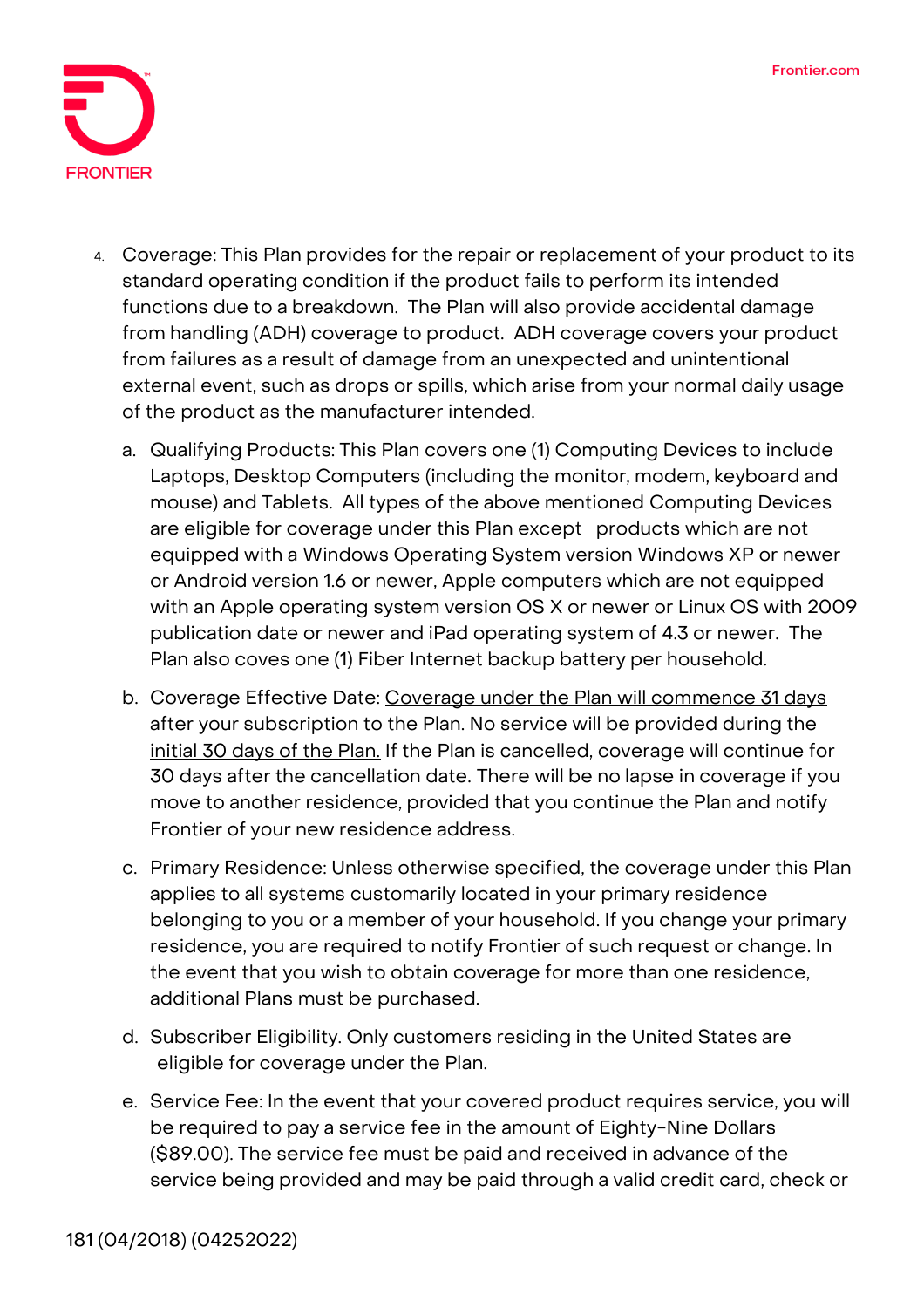

money order. NOTE: The Service Fee does not apply to the repair or replacement of a keyboard, modem, mouse or Fiber Internet back up battery. While you are not being charged a Service Fee, the costs associated with the repair or replacement of these products will apply toward the aggregate claim limit under the Plan.

- 5. **Registration:** Registration of this Plan is not required. At your option, you may register the products to be covered by the Plan at any time during the coverage period. To perform this registration, please go online to [https://hub.asurion.com/CAResidents.](https://hub.asurion.com/CAResidents) Changes and/or updates to the list of covered products can be made by updating your online account at this web address.
- 6. **Plan Limits of Liability (Aggregate Claim Limit):** Under the Plan, claims cannot exceed \$1500 per 12-month rolling period which commences on the date of your first claim. We will be responsible for informing you, at the time of the claim, if you have reached the \$1200 aggregate claim limit. The retail value of any repairs shall be equal to the market retail value of parts and labor charges for repairing the product, as determined at our sole discretion, provided that the retail value for any repair shall not exceed the total retail value of a comparable replacement product. In the event that you reach the 12-month aggregate claim limit for claims and the product requires additional repairs, we will provide you with information on how to get the product repaired; however, we will not be responsible for any costs related to these repairs.
- 7. **Your Responsibilities:** This Plan is for your use only and may not be assigned. Products owned by anyone other than you or members of your household will not be covered by the Plan. Any abuse of the Plan by you, including but not limited to seeking replacement of a product not belonging to you, may result in termination of the Plan upon notice. The Product must be in good working condition prior to your Plan subscription. You must follow the instructions that are in the owner's manual for proper use, care and maintenance of the Product. Failure to follow the manufacturer's maintenance and service guidelines may result in the denial of coverage under this Plan. We strongly recommend (but do not require as a condition of this Plan) the regular back up of data and software. It is important that you back up all data files on your PC prior to the commencement of service; repairs to your qualifying product may result in the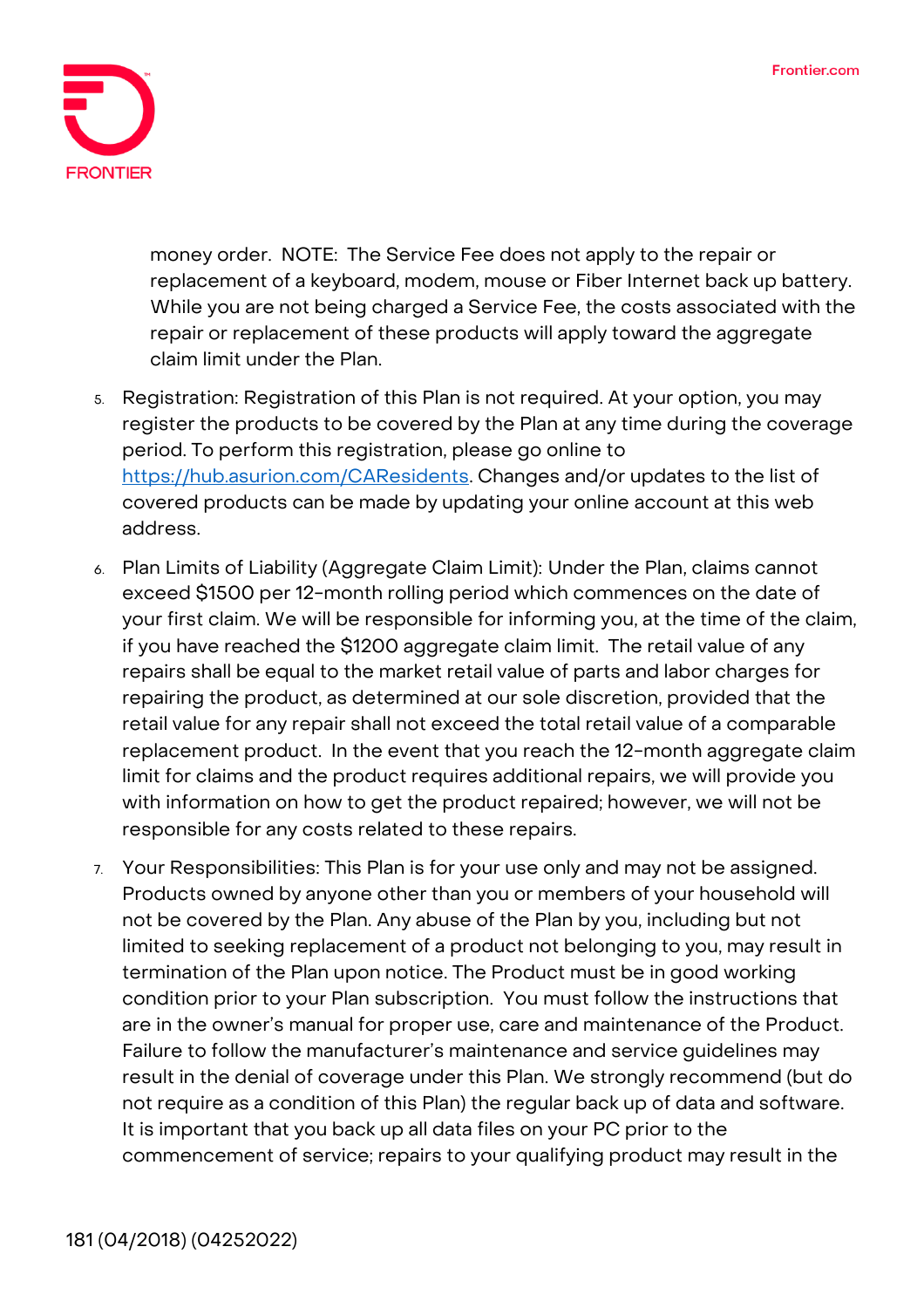

deletion of such data files. Please retain these terms and conditions for your records.

- 8. **Payment:** You agree to pay monthly charges for this Plan as such charges may appear on your monthly bill from Frontier. The monthly rate for the Plan was provided to you at the time you subscribed to the Plan. You may contact your Frontier representative for the current applicable rate for the Plan. . Nonpayment may result in cancellation of the Plan. All charges, plus all applicable taxes, shall be due and payable by the due date stated on your Frontier bill.
- 9. **If Your Product Needs Service:** In the event the product fails to operate, you may, 30 days after subscription to this Plan, file a claim by calling 1.866.442.3179, 24 hours a day, 7 days a week, excluding national holidays. If, at our sole discretion, it is determined that the product cannot be repaired, we will offer you a replacement product of like kind and quality, either new or refurbished. The cost of the replacement product cannot exceed the available balance of funds under the aggregate claim limit. Repaired or replaced products are warranted by us for 90 days from the date of product receipt by you. In the event that the product fails to function properly during such 90 days, we will repair or replace the product at no cost to you. Such services will not be charged against your aggregate claim limit under the Plan. If you choose not to accept the replacement product which we offer you, then we will provide a payment to you in the form of a gift card or check based on the fair market value of the product as determined by us, based upon the age of the product. This payment amount cannot exceed the available balance of funds under the aggregate claim limit. We may require you to fill out a claim facilitation form prior to receiving service for your product.
	- a. On-Site Service: If the product requiring service is a Desktop Computer it will be serviced on-site. We will use our best efforts to have an authorized service provider contact you within one (1) business day of your initial call to arrange for service. Service will be provided during regular business hours Monday through Friday, except holidays. An adult (18 years or older) must be present during the time of service. You must provide a safe, non-threatening environment for our technicians in order to receive on-site service. Due to environmental or technical requirements, if certain repairs cannot be completed where the product is located and must be repaired at another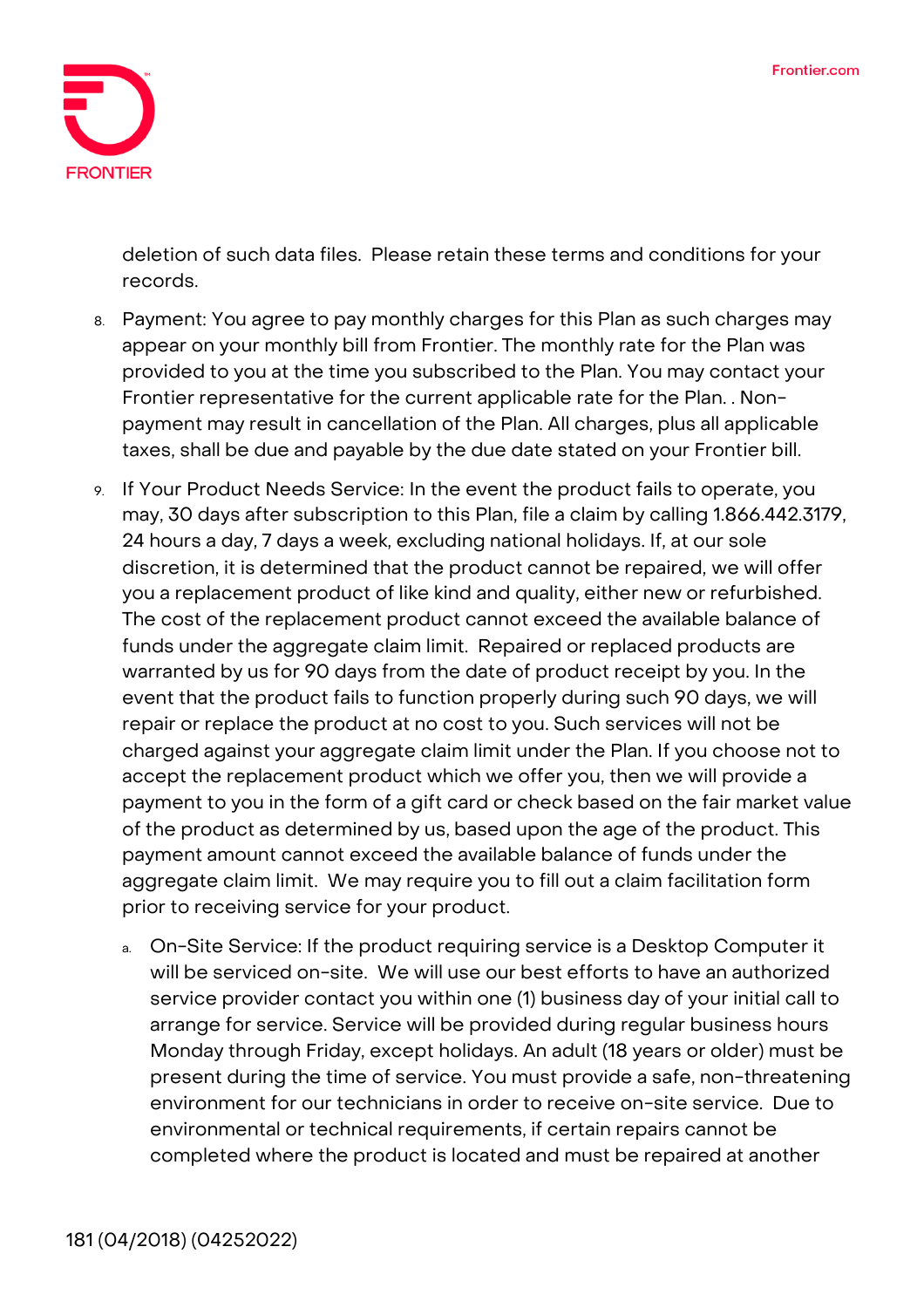

location, this Plan will cover all shipping and handling costs. The product must be located at your primary residence at the time of service.

- b. Repair Depot Service: If the product requiring service is laptop computer or tablet, it will be shipped to a designated repair depot location for service. We will use our best efforts to ship a carton, prepaid shipping label and instructions for shipping your product to you within two (2) business days of your initial call for service. This Plan provides for next business day shipping. All shipping costs are covered by the Plan.
- 10. **Replacement Products: AT OUR DISCRETION, REPLACEMENTS WILL BE NEW, REBUILT, REFURBISHED, OR NON-ORIGINAL MANUFACTURER'S PARTS OR PRODUCTS THAT PERFORM TO THE ORIGINAL FACTORY SPECIFICATIONS.** If we opt to provide you a replacement product under the Plan, we reserve the right to retain ownership of your defective product. At our sole discretion, we may require that you return the defective product to our designated repair depot location as a condition to receiving your replacement product. Shipping costs associated with the return of the product will be paid by us.
- 11. **Insurance Securing this Plan:** This Plan is not a contract of insurance. The obligations of Asurion Warranty Services, Inc. under this Plan are secured by an insurance policy provided by Liberty Insurance Underwriters Inc. in the following states: AL, AR, CA, CT, GA, HI, IL, KY, MA, ME, MN, MO, MT, NC, NH, NV, NY, OK, OR, SC, TX, VT, VA, WA, WI, WY and all other states required by law. The obligations of Asurion Florida Warranty Services, Inc. under this Plan are secured by an insurance policy provided by Liberty Mutual Insurance Company. If within sixty (60) days we have not paid you for your covered claim, provided you with a refund owed or you are otherwise dissatisfied, you may make a claim directly to the applicable insurance company at 55 Water St. 18<sup>th</sup> Floor New York, NY 10041 for Liberty Insurance Underwriters, Inc. and at 175 Berkeley Street, Boston, Massachusetts, 02116, for Liberty Mutual Insurance Company or by calling toll free 1.800.677.9163.
- 12. **Exclusions – What Is Not Covered:** This Plan does not cover the following:
	- a. Products with pre-existing conditions at the time of your subscription to the Plan;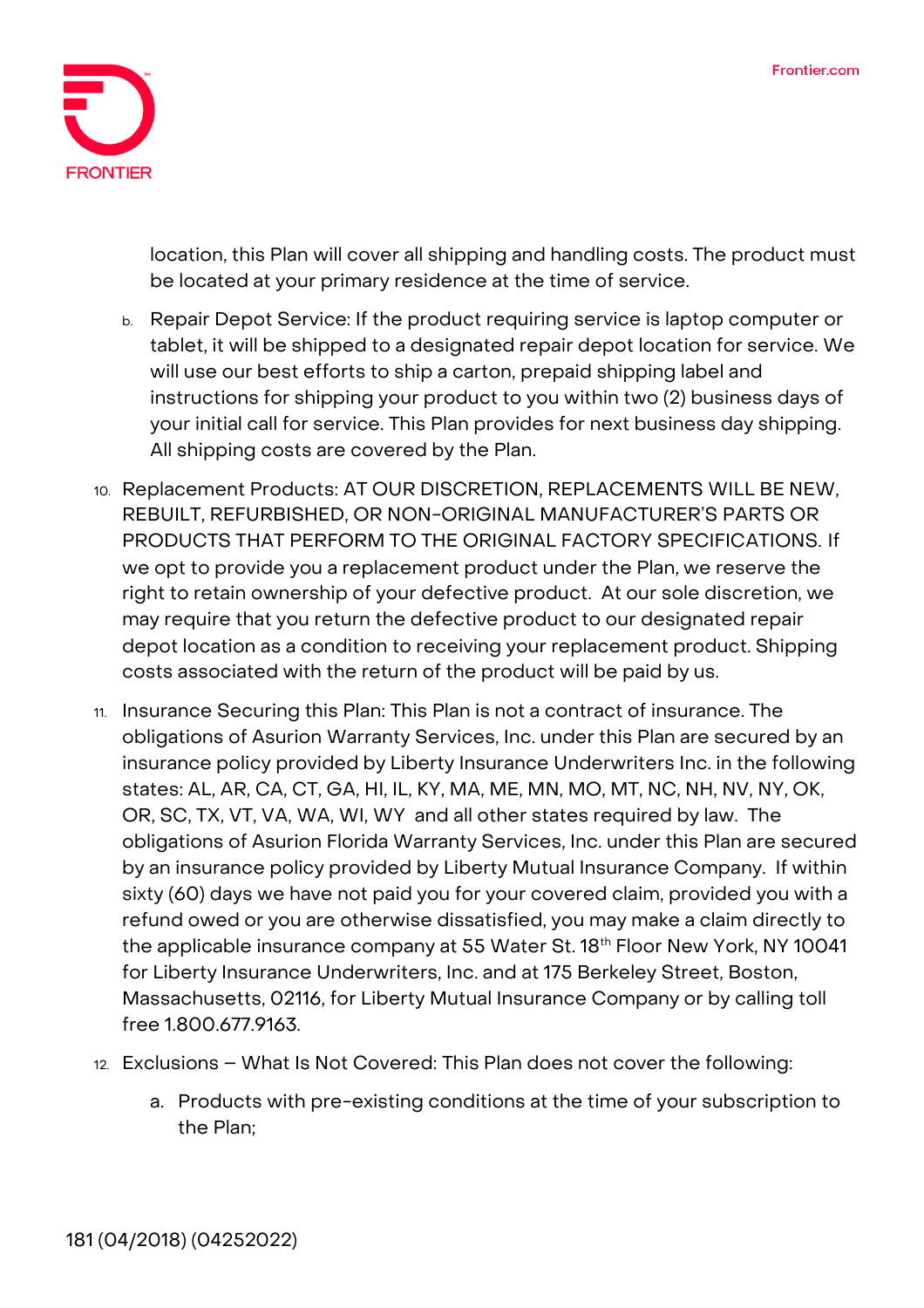

- b. Components or products used for any commercial, public, lease or other non-residential purpose;
- c. Cosmetic defects, damage to or failures of non-operational components that do not inhibit the proper operation and performance of a covered item, such as but not limited to: appearance parts; broken hinges; cracked cases; decorative finishing; finish defects; handles; nonfunctional plastic; trim; accessories; attachments;
- d. Damage or costs resulting from: improper installation or setup; use in any combinations not approved in the manufacturer's specifications; unauthorized modifications, alterations, repairs or repair personnel;
- e. Failure, inoperability, or disruption of any product or product functions due to any design flaw or systemic manufacturing defect;
- f. Failures, damage or loss caused by any physical force external to the product, whether accidental or intentional, including but not limited to: any disaster, whether natural (acts of God) or man-made, whether local or catastrophic; abuse; acts of war; civil disorders; corrosion; dirt; mold; dust; earthquake; fire; hail; insects or other animals; liquid immersion; malicious mischief; misuse; negligence; nuclear accident; riot; rust; sand; smoke; storm; terrorist attack; vandalism; wind;
- g. Costs associated with installation or de-installation of any product;
- h. Burned-in images and pixel failure within designed specifications or that do not materially alter the product's functionality;
- i. Wireless repeaters, Fiber Internet routers, signal boost routers, additional base stations;
- j. Products that are not owned by you or a member of your household, leased and rented products, or products that are not customarily located in your specified residence;
- k. Loss or damage to the product either while in storage or in the course of transit, delivery, or redelivery, except where the loss or damage occurs while your product is located at our designated repair depot;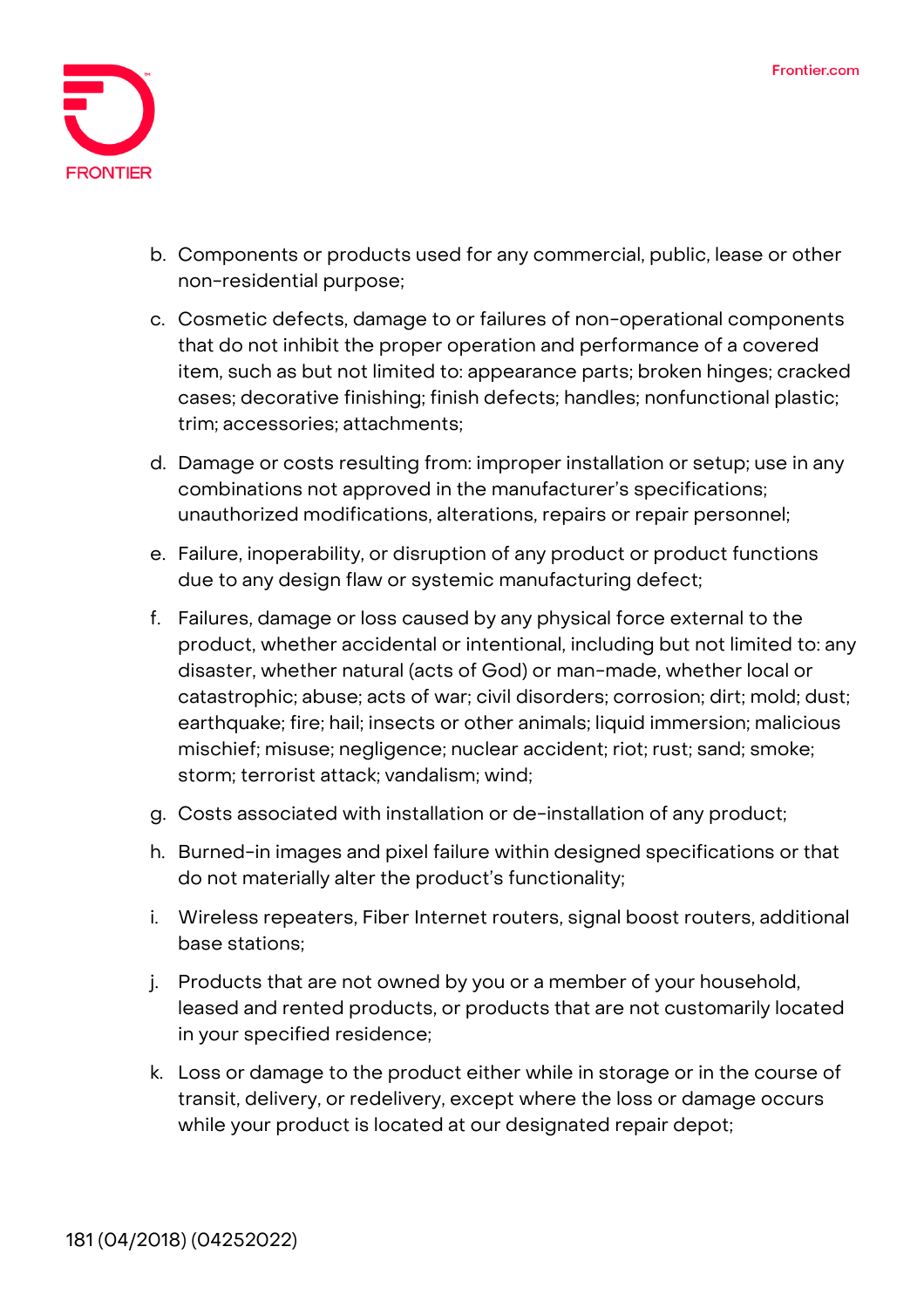

- l. Normal periodic or preventative maintenance, inspections, cleaning, or tune-ups; minor adjustments and settings outlined in the product owner's manual that the user can perform; costs related to any service request which results in customer education or no problem found;
- m. Products whose serial number has been altered or removed;
- n. Products located outside the United States;
- o. Repair or replacement covered by a manufacturer recall in effect at the time of the failure;
- p. Support or repairs to software; loss or damage to software due to any cause; including but not limited to, computer virus; worm; Trojan programs; adware, spyware, firmware or any other software program;
- q. Data or software of any kind that is deleted or damaged during a repair or replacement under this Plan;
- r. Special, indirect, or consequential damages or losses; or
- s. Theft or loss of the product.
- t. Operability issues resulting from the inability of products, which are designed to process only analog television broadcasts, to process digital television broadcasts.
- u. Damage which is not reported within 30 days after the cancellation or termination of the Plan.
- 13. **Renewal:** This Plan automatically renews from month to month until cancelled.
- 14. **Transfer:** This Plan is not transferable to another party.
- 15. **Cancellation:** This Plan is provided on a month-to-month basis and can be canceled by you at any time for any reason by notifying Frontier's local business office (or other number that Frontier may designate for such purpose) or by notifying Asurion in writing at P.O. Box 1818, Sterling, VA 20166 (Attn: Frontier Protection Plan). We may elect not to renew the Plan upon 30 days written notice to you. Upon any termination or cancellation by you or Frontier, you will have coverage provided, at no cost for an additional thirty (30) days after the date of termination or cancellation of this Plan. All claims under this Plan must be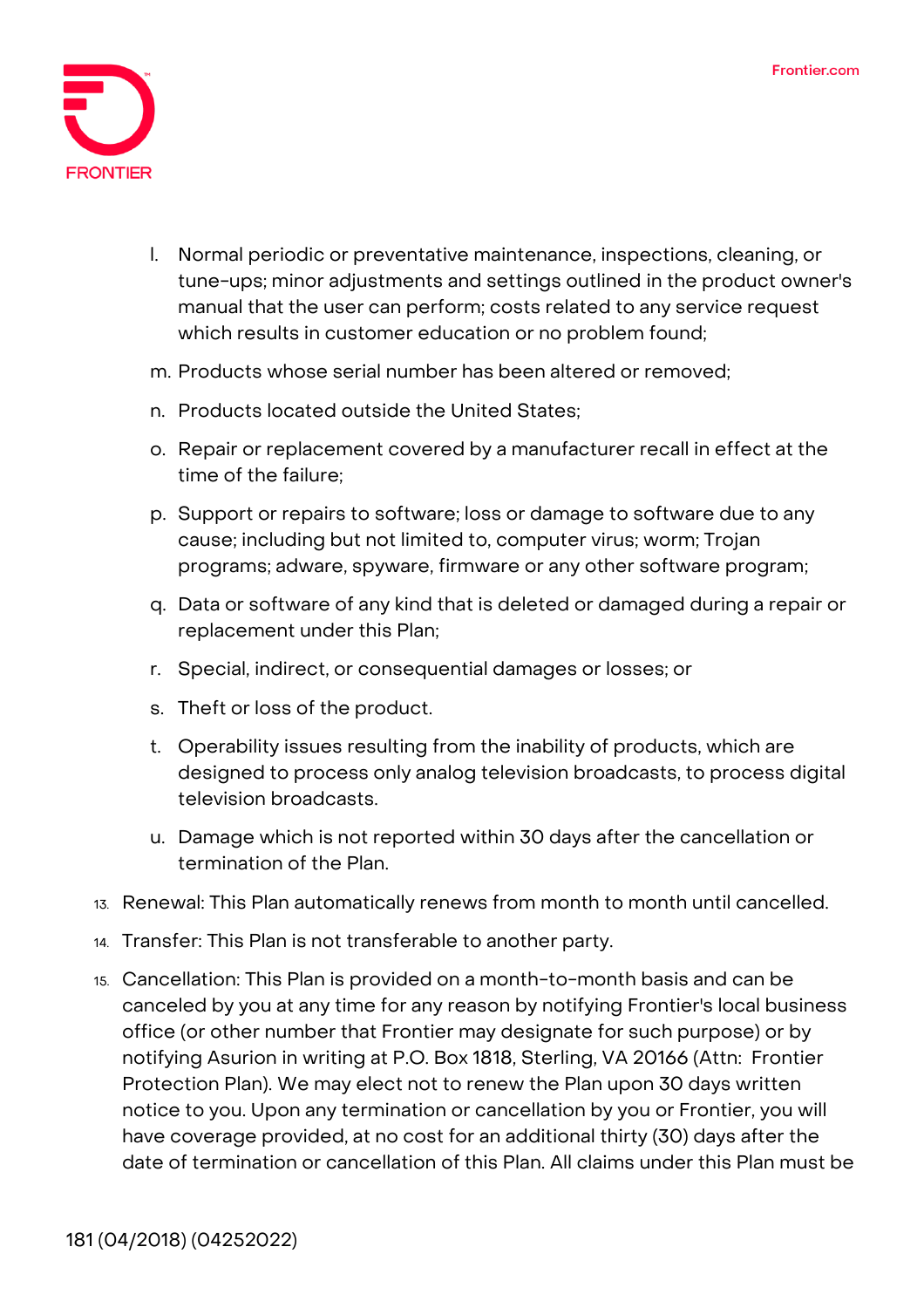

reported to us within thirty (30) days after cancellation of the Plan. For residents of AL, AR, CA, HI, MA, MD, ME, MN, MO, NV, NJ, NM, NY, SC, TX, WA, WI and WY any refund owed and not paid or credited within thirty (30) days of cancellation shall include a 10% penalty per month.

- 16. **Changes to the Plan:** WE MAY CHANGE THE MONTHLY CHARGE FOR THE PLAN, OR WE MAY CHANGE THESE TERMS AND CONDITIONS FROM TIME TO TIME UPON THIRTY (30) DAYS WRITTEN NOTICE TO YOU. SUCH NOTICE MAY BE PROVIDED AS A MESSAGE PRINTED ON THE Frontier BILL, IN A SEPARATE MAILING OR EMAIL OR BY ANY OTHER REASONABLE METHOD AT Frontier's DISCRETION. IF YOU DO NOT AGREE TO THE MODIFIED CHARGES OR TERMS OF THE AGREEMENT, YOU MAY CANCEL THE PLAN BY NOTICE TO Frontier AT ANY TIME IN ACCORDANCE WITH THESE TERMS AND CONDITIONS. THE PAYMENT OF APPLICABLE CHARGES BY YOU, OR A REQUEST FOR SERVICE UNDER THE PLANS, AFTER RECEIVING SUCH NOTICE OF A CHANGE IN THE CHARGES OR OTHER TERMS AND CONDITIONS WILL BE DEEMED TO BE ASSENT BY YOU TO THE CHANGE (S) IN THE CHARGES, TERMS OR CONDITIONS.
- 17. **Limitation of Liability:** Our or Frontier's liability for any negligence, error, mistake, or omission regarding the Plan or replacement of product(s) under the Plan is limited to a correction of any such error, mistake or omission. If such a correction is not possible, our liability will be limited to charges paid to Frontier in the applicable month pursuant to the Plan. Any refund must be requested by you. IN NO EVENT WILL THE PLAN OBLIGOR, ADMINISTRATOR OR Frontier BE LIABLE FOR INDIRECT, INCIDENTAL OR CONSEQUENTIAL DAMAGES INCLUDING BUT NOT LIMITED TO PERSONAL INJURIES OR LOSS OF INCOME ARISING OUT OF OR CONNECTED TO THE PROVISION OF THE PLAN, REPAIR OR REPLACEMENT OF PRODUCTS UNDER THE PLAN AND CAUSED BY NEGLIGENCE, ERROR, MISTAKE OR OMISSION ON THE PART OF THE PLAN OBLIGOR, ADMINISTRATOR OR Frontier OR THEIR RESPECTIVE EMPLOYEES, AGENTS OR SUBCONTRACTORS.
- 18. **Force Majeure:** We shall not be held responsible for any delay or failure in performance of any part of this Plan to the extent that such delay or failure is caused by fire, flood, explosion, war, strike, embargo, government requirement, regulatory agency requirement civil or military authority, acts of God, or other similar causes beyond our control.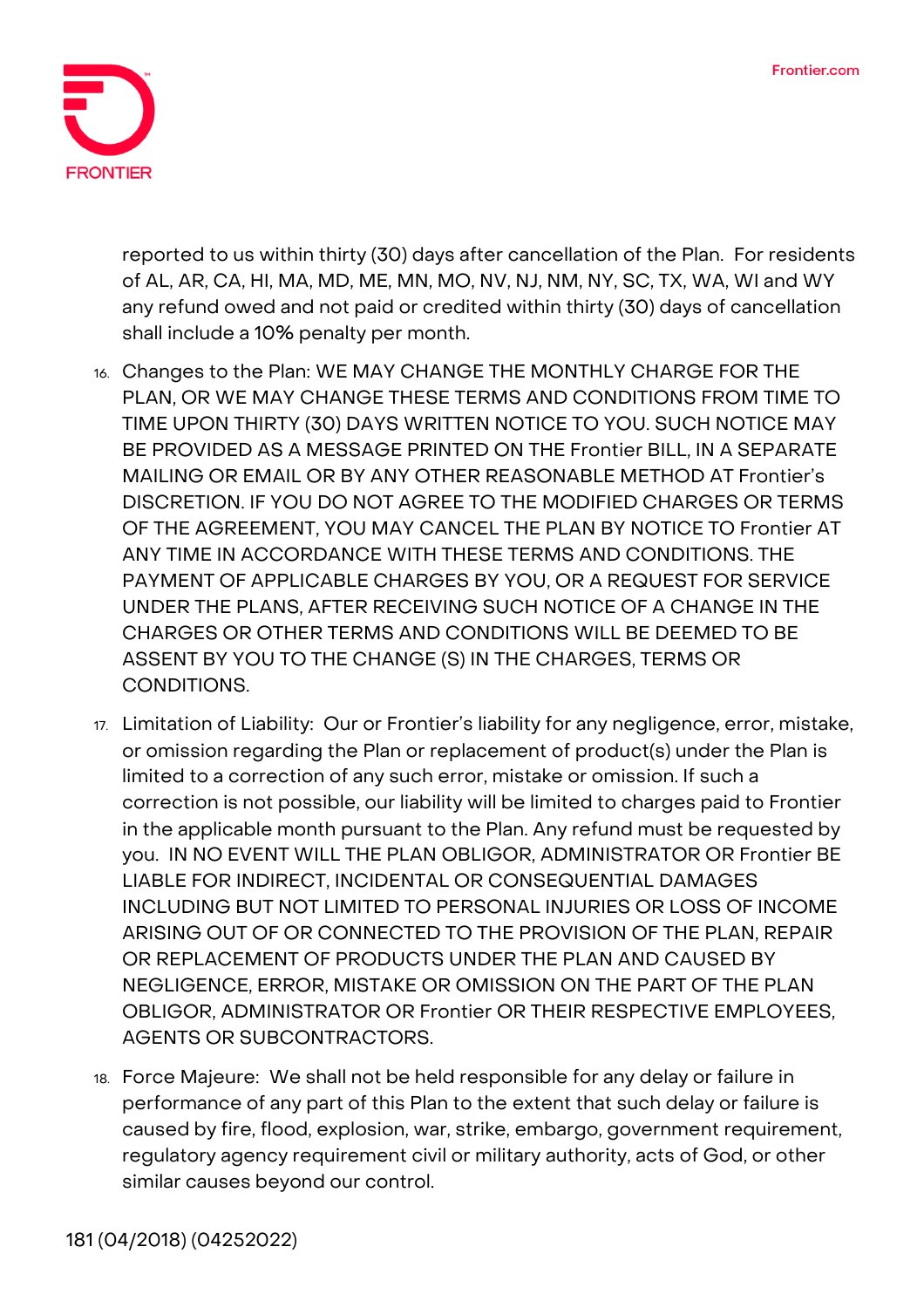

- 19. **Non-waiver:** Our failure in any circumstance to require strict adherence to any term or condition set forth herein shall not be deemed a waiver by us of any such term or condition under any other circumstance or of any other term or condition set forth herein.
- 20. **Arbitration Agreement:** Most of the questions or concerns that you may have about the program or this Plan can be addressed quickly and satisfactorily by contacting us at 1-866-856-3882. In the unlikely event that there are any disputes that cannot be resolved informally, **YOU AND WE AGREE TO RESOLVE THOSE DISPUTES THROUGH BINDING ARBITRATION OR SMALL CLAIMS COURT INSTEAD OF THROUGH COURTS OF GENERAL JURISDICTION. YOU AND WE AGREE THAT ANY ARBITRATION WILL TAKE PLACE ON AN INDIVIDUAL BASIS ONLY. YOU AND WE AGREE TO WAIVE OUR RIGHTS TO A TRIAL BY JURY AND TO PARTICIPATE IN A CLASS ACTION**. For the purpose of this arbitration agreement, references to "we" and "us" include (1) the Plan Obligor and Administrator, as defined in Sections 1 and 2 above, and their respective parents, subsidiaries, affiliates, agents, employees, successors and assigns; and (2) Frontier Communications Corporation and its wholly owned subsidiaries. The enforcement and interpretation of this arbitration agreement is governed by the Federal Arbitration Act. This arbitration agreement shall survive the termination of this Plan.

This arbitration agreement is intended to be interpreted broadly, and it includes, without limitation: (1) any dispute or claim arising out of or relating in any way to the program or to this Plan this Plan, whether based in contract, tort, statute, fraud, misrepresentation or otherwise; and (2) any such dispute or claim that arose either before this arbitration agreement or Plan was entered into by you and us or that arises after this arbitration agreement or Plan is terminated. Notwithstanding any of the foregoing, this arbitration agreement does not preclude you or us from bringing an individual action in small claims court. This arbitration agreement also does not preclude you from informing any federal, state or local agencies or entities of your dispute or claim. Such agencies or entities may be able to seek relief from us on your behalf.

If you wish to arbitrate a dispute or claim against us, you must first send a Notice of Claim ("Notice") in writing and by certified mail to 22660 Executive Drive, Suite 122, Sterling VA 20166, Attn: Legal Dept. The Notice must state the basis for your dispute or claim and the relief you are seeking. If we do not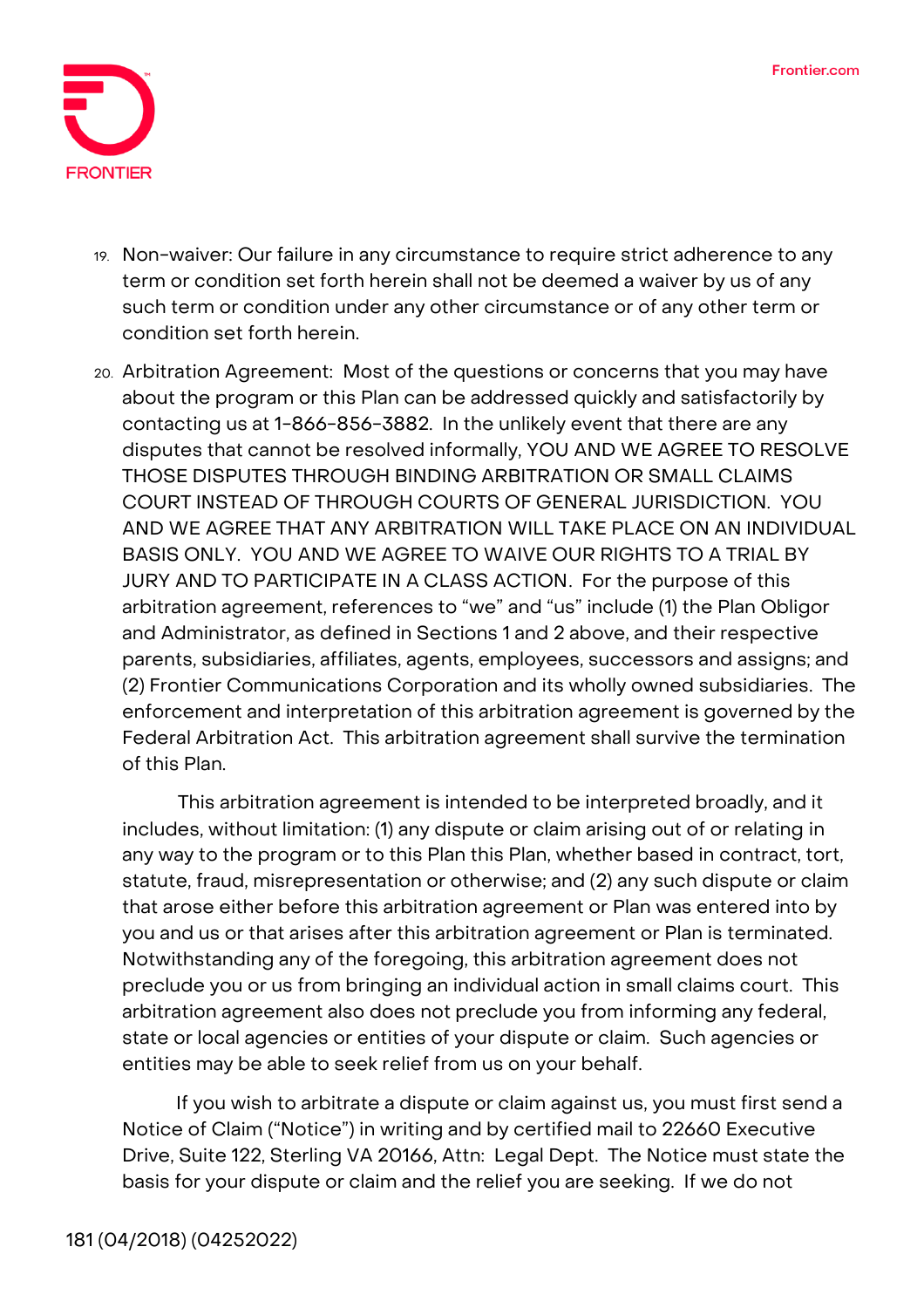

resolve the dispute or claim to your satisfaction within 30 days of receipt of the Notice, you may initiate an arbitration against us with the American Arbitration Association ("AAA"). You can obtain the forms necessary to initiate an arbitration by calling 1-800-778-7879 or by visiting the AAA's website at www.adr.org. After we receive notice of the arbitration, we will reimburse you for payment of the filing fee required to initiate the arbitration, as long as your dispute or claim is for less than \$75,000. If you are unable to pay the filing fee required to initiate the arbitration, we will pay the filing fee if you send a request to us in writing and by certified mail to 22660 Executive Drive, Suite 122, Sterling VA 20166, Attn: Legal Dept. The arbitration shall be administered by the AAA in accordance with the Commercial Arbitration Rules and the Supplementary Procedures for Consumer Related Disputes (the "Arbitration Rules") in effect at the time the arbitration is initiated and as modified by this arbitration agreement. You can obtain a copy of the Arbitration Rules by visiting the AAA's website at www.adr.org or by calling the AAA at 1.800.778.7879.

The arbitrator appointed by the AAA to decide your claim or dispute is bound by the terms of this agreement to arbitrate. All issues related to your claim or dispute will be decided by the arbitrator, with the exception that issues relating to the scope and enforceability of this agreement to arbitrate will be decided by a court. Unless you and we agree otherwise, any arbitration hearings will take place in the county or parish of your mailing address. If your claim or dispute is for \$10,000 or less, we agree that you may choose to conduct the arbitration hearings either by submitting written documents to the arbitrator or by appearing before the arbitrator in person or by telephone. If your claim or dispute is for more than \$10,000, the right to arbitration hearings will be determined by the Arbitration Rules. We will pay all filing, administration and arbitrator fees for any arbitration initiated pursuant to this agreement to arbitrate, unless you seek more than \$75,000 from us in the arbitration or your dispute or claim is found by the arbitrator to have been frivolous or brought for an improper purpose under Federal Rule of Civil Procedure 11(b). In those two cases, the payment of such fees shall be governed by the Arbitration Rules.

At the conclusion of the arbitration hearings, the arbitrator shall issue a decision and provide a written explanation of the facts and law upon which that decision is based. If the arbitrator finds in your favor and issues a damages award that is greater than the value of the last settlement offer made by us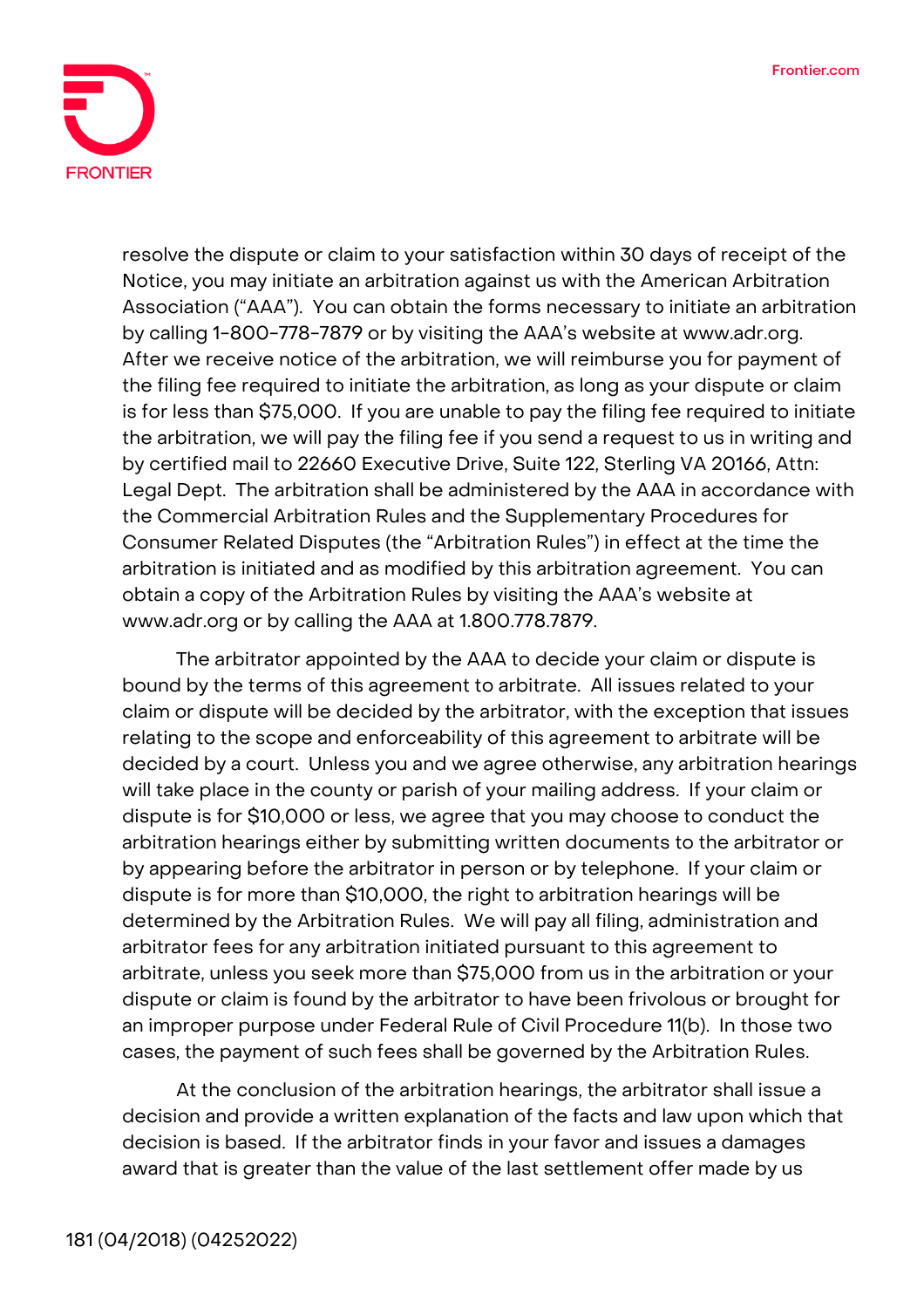

before the arbitrator was selected or if we made no settlement offer before the arbitrator was selected and the arbitrator awards you any damages, we will: (1) pay you the amount of the damages award or \$10,000, whichever is greater; and (2) pay your attorney, if any, twice the amount of the attorneys' fees and the actual amount of any expenses he or she reasonably incurred when investigating and pursuing your dispute or claim in arbitration. Neither you nor we will disclose any settlement offers to the arbitrator until after the arbitrator has issued a decision and determined the damages award, if any. The arbitrator may resolve any disputes regarding fees and expenses either during the arbitration hearings or within 14 days of issuing a decision. While the right to the attorney's fees and expenses discussed above is in addition to any right you may have to such fees and expenses under applicable law, neither you nor your attorney may recover duplicate awards of attorney's fees and expenses. Although we may have the right under applicable law to recover attorney's fees and expenses from you if we prevail in the arbitration, we hereby agree to waive the right to do so.

To the extent either declaratory or injunctive relief is sought by you in the arbitration, such relief can be awarded only in your favor and only to the extent necessary to provide the relief warranted by your claim. **YOU AND WE AGREE THAT YOU MAY BRING A CLAIM AGAINST US ONLY IN YOUR INDIVIDUAL CAPACITY AND NOT AS A PLAINTIFF OR CLASS MEMBER IN ANY PURPORTED CLASS OR REPRESENTATIVE PROCEEDING.** Unless you and we agree otherwise, the arbitrator may not consolidate the dispute or claim of another person with your dispute or claim and may not preside over any form of a representative or class proceeding. If this specific provision of this arbitration agreement is found to be unenforceable, then the entirety of this arbitration agreement shall be null and void.

## **State Variations**

The following state variations shall control if inconsistent with any other terms and conditions:

**Alabama Residents:** You may cancel this Plan within twenty (20) days of the receipt of this Plan. If no claim has been made under the Plan, the Plan is void and we shall refund to you the full purchase price of the Plan including any premium paid for the applicable insurance policy. If you cancel this Plan after twenty (20) days of receipt of this Plan,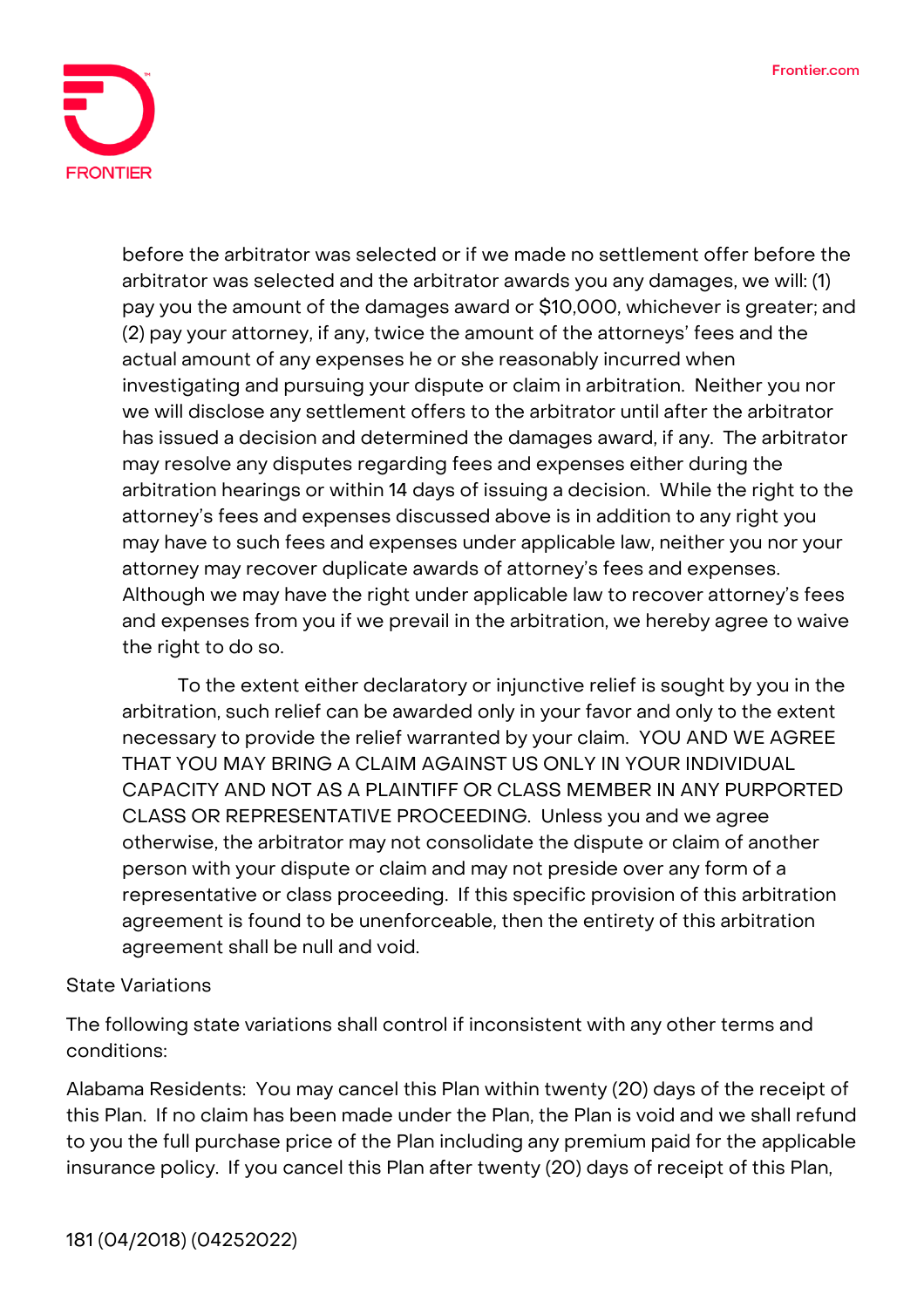

we shall refund to you the unearned portion of the full purchase price of the Plan including the unearned portion of any premium paid for any applicable insurance policy. Any refund due to you will be credited to any outstanding balance of your account, and the excess, if any shall be refunded to you.

**Arizona Residents:** If your written notice of cancellation is received prior to the expiration date, the Administrator shall refund the remaining pro-rata price, regardless of prior services rendered under the Plan. The pre-existing condition exclusion does not apply to conditions occurring prior to the sale of the consumer product by the Obligor, its assignees, subcontractors and/or representatives.

**California Residents:** For all products other than home appliances and home electronic products, the Cancellation provision is amended as follows: If the Plan is cancelled: (a) within sixty (60) days of the receipt of this Plan, you shall receive a full refund of the price paid for the Plan provided no service has been performed, or (b) after sixty (60) days, you will receive a pro rata refund, less the cost of any service received.

**Connecticut Residents:** The expiration date of this Plan shall automatically be extended by the duration that the product is in our custody while being repaired. In the event of a dispute with the Administrator, you may contact The State of Connecticut, Insurance Department, PO Box 816, Hartford, CT 06142-0816, Attn: Consumer Affairs. The written complaint must contain a description of the dispute, the purchase price of the product, the cost of repair of the product and a copy of the Plan.

**Florida Residents:** The Plan shall be cancelled by us for fraud or material misrepresentation, including but not limited to commercial or rental use. Unauthorized repair or replacement of covered equipment shall result in the cancellation of the Plan by us. In the event of cancellation by us, written notice of cancellation shall be mailed to you not less than sixty (60) days before cancellation is effective. This Plan can be cancelled by you at any time for any reason by emailing, mailing or delivering to us notice of cancellation. If the Plan is cancelled: (a) within thirty (30) days of the receipt of the Plan, you shall receive a full refund of the price paid for the Plan provided no service has been performed, or (b) after thirty (30) days, you will receive a refund based on 100% of unearned pro rata premium less any claims that have been paid or less the cost of repairs made by us. If we cancel the Plan, the return premium is based upon 100% of the unearned pro rata premium. The rate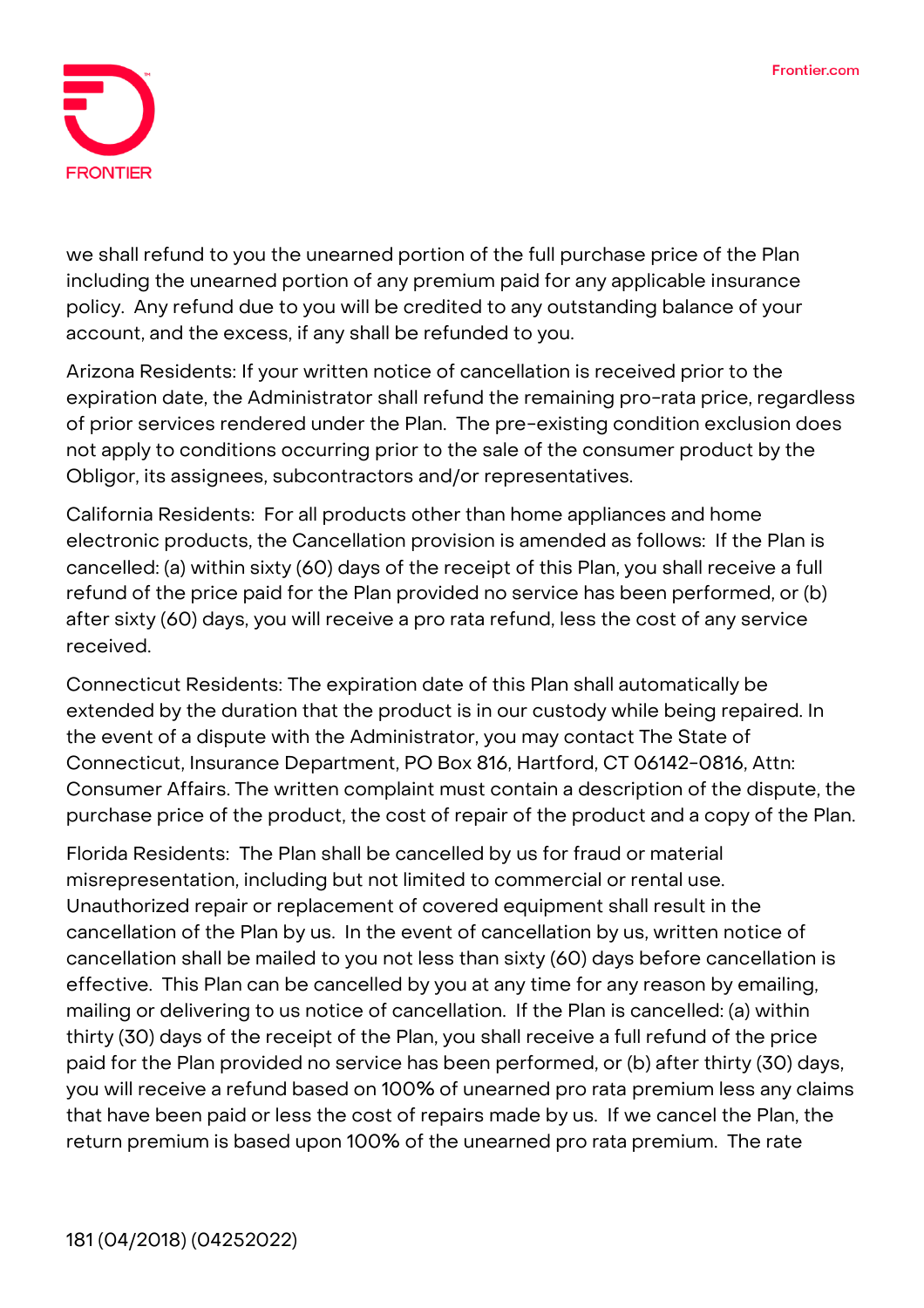

charged for this Plan is not subject to regulation by the Florida Office of Insurance Regulation.

**Georgia Residents:** This Plan shall be non-cancelable by us except for fraud, material misrepresentation, or failure to pay consideration due therefore. The cancellation shall be in writing and shall conform to the requirements of Code 33-24-44. You may cancel at any time upon demand and surrender of the Plan and we shall refund the excess of the consideration paid for the Plan above the customary short rate for the expired term of the Plan. This Plan excludes coverage for incidental and consequential damages and pre-existing conditions only to the extent such damages or conditions are known to you or reasonably should have been known to you. As stated in the Arbitration Agreement of this Plan, either party may bring an individual action in small claims court. The Arbitration Agreement Addendum does not preclude you from bringing issues to the attention of federal, state, or local agencies or entities of your dispute. Such agencies or entities may be able to seek relief on your behalf. You and we agree to waive the right to a trial by jury and to participate in class arbitrations and class actions. Nothing contained in the arbitration provision shall affect your right to file a direct claim under the terms of this Plan against Liberty Insurance Underwriters, Inc. pursuant to O.C.G.A. 33-7-6.

**Illinois Residents:** You may cancel this Plan for any reason at any time. If you cancel within thirty (30) days of Plan purchase, and we have not paid a claim, you will receive a full refund, less a cancellation fee of \$50.00 or 10% of the Plan price. If you cancel after thirty (30) days or any time after we pay a claim, you will receive a pro-rata refund of the Plan price based on the days remaining, less any claims that have been paid, less a cancellation fee of \$50.00 or 10% of the Plan price.

**Maine Residents:** You may cancel this Plan within twenty (20) days of the receipt of this Plan if sent by mail or within ten (10) days if delivered at the point of sale. If no claim has been made under the Plan, the Plan is void and we shall refund to you the full purchase price of the Plan including any premium paid for the applicable insurance policy. If you cancel this Plan after twenty (20) days of receipt of this Plan if sent by mail or within ten (10) days if delivered at the point of sale, we shall refund to you the unearned pro rata premium, less any claims paid. An administrative fee not to exceed ten (10) percent of the premium fee by you may be charged by us. Any refund due to you will be credited to any outstanding balance of your account, and the excess, if any shall be refunded to you. In the event of cancellation by us, written notice to you will be provided at least 15 days prior to the cancellation and will contain the effective date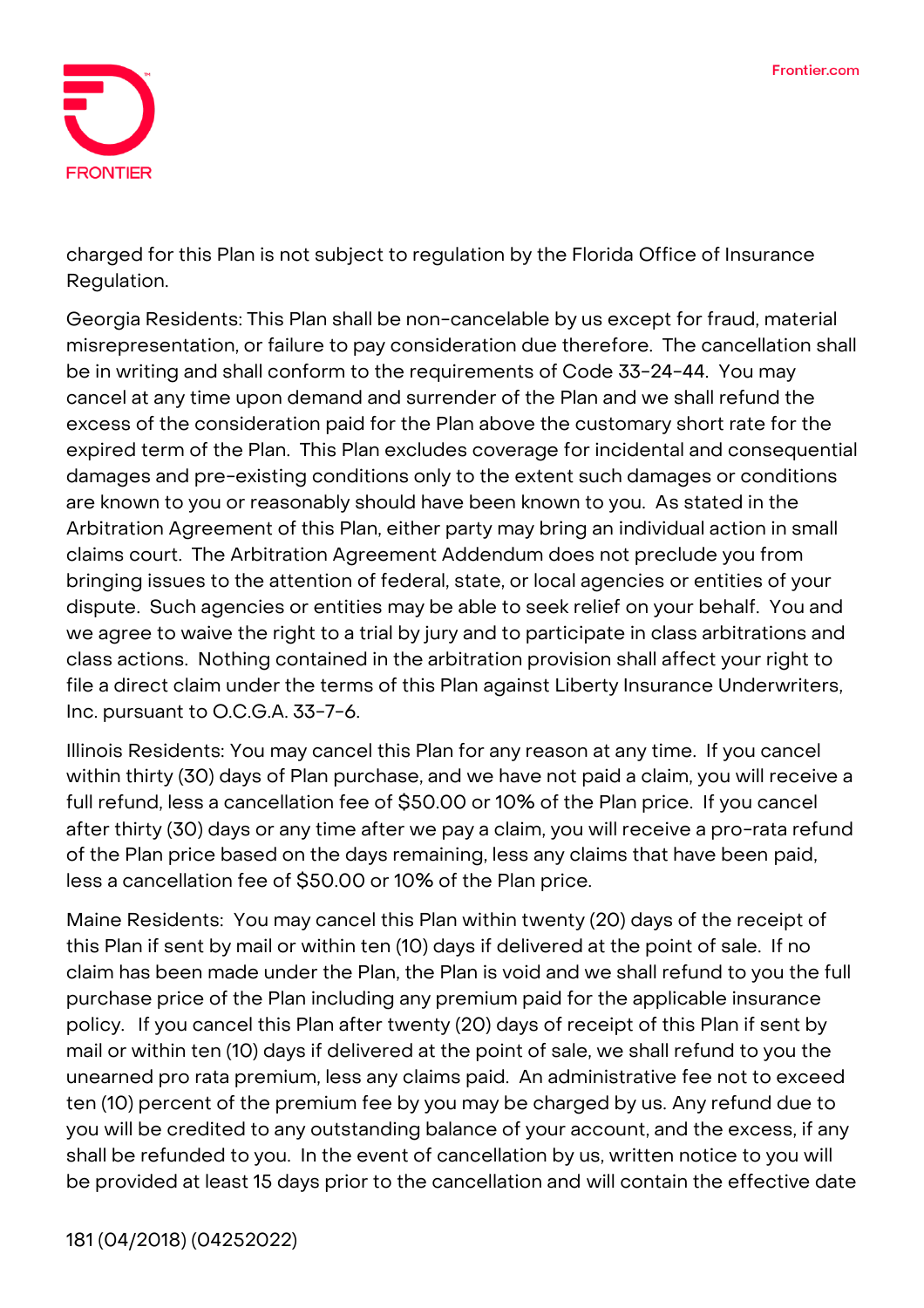

of the cancellation and the reason for cancellation. If a Plan is cancelled by us, you will be refunded 100% of the unearned pro rata provider fee, less any claims paid. An administrative fee not to exceed 10% of the provider fee paid by you may be charged by us.

**Nevada Residents:** The Arbitration Agreement provision of this Plan is deleted and does not apply. You are entitled to a "Free Look" period for this Plan. If you decide to cancel this Plan within thirty (30) days of purchase, you are entitled to a one hundred percent (100%) refund of any fees paid. If you cancel this Plan after thirty (30) days from purchase, you will receive a pro rata refund based on the days remaining, less a cancellation fee of twenty-five dollars (\$25.00) or ten percent (10%) of the Plan fee, whichever is less. If we fail to pay the cancellation refund as stated in the Cancellation section, the penalty will be ten percent (10%) of the purchase price for each thirty (30) day period or portion thereof that the refund and any accrued penalties remain unpaid. If this Plan is canceled by us, no cancellation may become effective until at least 15 days after the notice of cancellation is mailed to you. We can cancel this Plan due to unauthorized repairs which result in a material change in the nature or extent of the risk, occurring after the first effective date of the current Plan, which causes the risk of loss to be substantially and materially increased beyond that contemplated at the time the Plan was issued or last renewed. If we cancel this Plan no cancellation fee will be imposed and no deduction for claims paid will be applied. If your covered failure results in a loss of heating, cooling, or electrical power to your air conditioner or refrigerator/freezer, repairs on your covered product will commence within 24 hours after you report your claim. If these repairs cannot be completed within three (3) calendar days, we will send you a report indicating the status of these repairs. The receipt forms part of the Plan. The following sentence is amended in the Payment section: Non-payment by you may result in cancellation of the Plan.

**New Hampshire Residents:** Contact us at 1.866.268.7221 with, questions, concerns, or complaints about the program. In the event you do not receive satisfaction under this Plan, you may contact the State of New Hampshire Insurance Department, 21 South Fruit Street, Suite 14, Concord, New Hampshire 03301, telephone number: 1.603.271.2261.

**New Mexico Residents:** If this Plan has been in force for a period of seventy (70) days, we may not cancel before the expiration of the Plan term or one (1) year, whichever occurs first, unless: (1) you fail to pay any amount due; (2) you are convicted of a crime which results in an increase in the service required under the Plan; (3) you engage in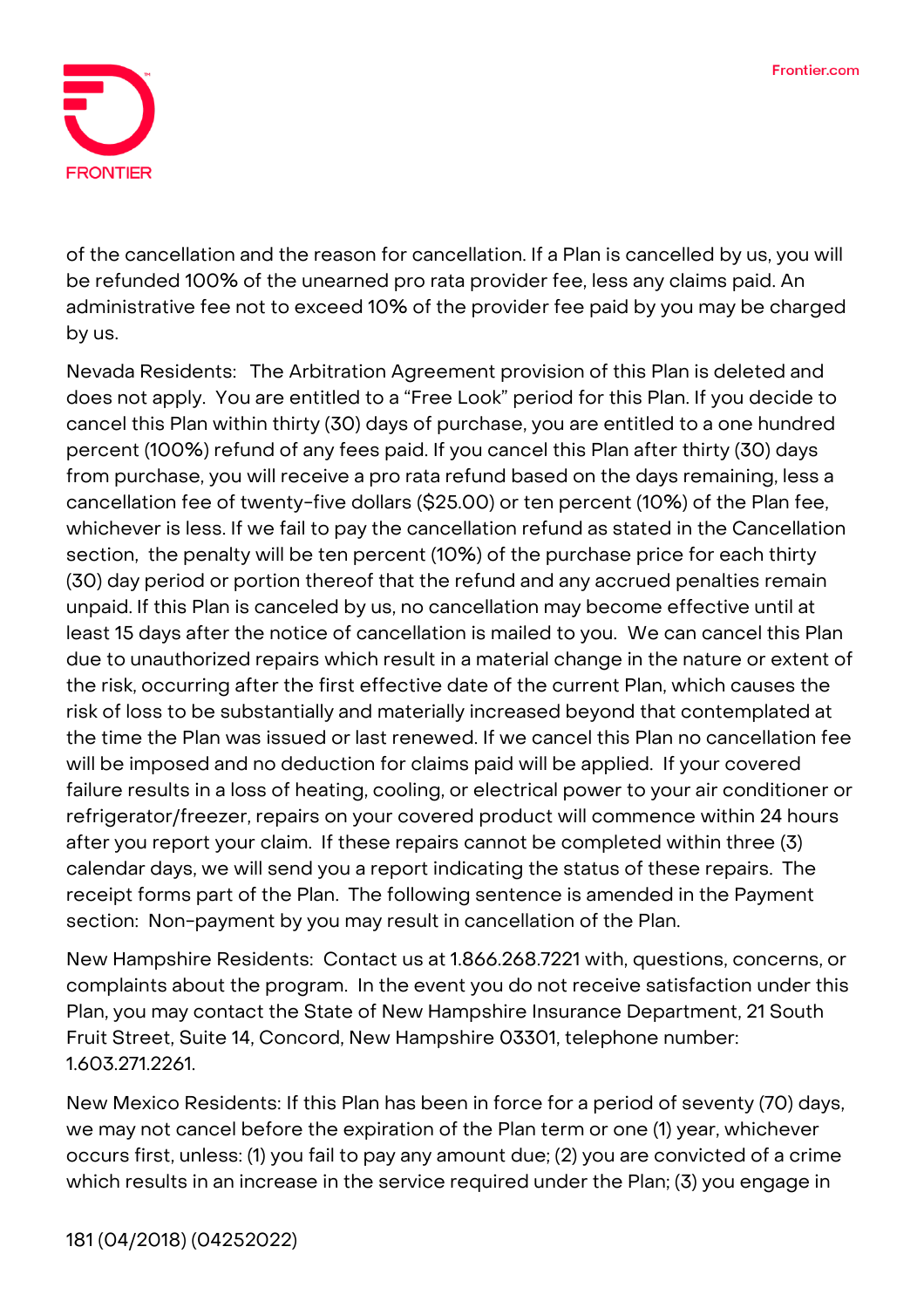

fraud or material misrepresentation in obtaining this Plan; (4) you commit any act, omission, or violation of any terms of this Plan after the effective date of this Plan which substantially and materially increase the service required under this Plan; or (5) any material change in the nature or extent of the required service or repair occurs after the effective date of this Plan and causes the required service or repair to be substantially and materially increased beyond that contemplated at the time you purchased this Plan.

**North Carolina Residents:** The purchase of this Plan is not required either to purchase or to obtain financing for a home appliance.

**Oklahoma Residents:** The Cancellation section is deleted and replaced by the following: you may cancel this Plan at any time by surrendering it or providing written notice to the retailer at the address where you purchased this Plan. You may also cancel this Plan by surrendering it or providing written notice to Asurion at the address listed below. You may cancel this Plan for any reason. In the event you cancel this Plan within 30 days of receipt of the Plan, you shall receive a full refund of any payments made by you under this Plan. In the event you cancel this Plan after 30 days of receipt of this Plan, you shall receive a refund based upon 100% of the unearned pro-rata premium less an administrative fee not to exceed 10% of the unearned prorata premium or \$25, whichever is less, and less the cost of claims paid. We or Asurion may not cancel this Plan except for fraud, material misrepresentation or non-payment by you; or if required to do so by any regulatory authorization. If we or Asurion cancel this Plan, you shall receive a refund of 100% of the unearned pro-rata premium. We or Asurion may not cancel this Plan without providing you with written notice at least thirty days prior to the effective date of cancellation. Such notice shall include the effective date of cancellation and the reason for cancellation. The following sentence is added to this Plan: Coverage afforded under this Plan is not guaranteed by the Oklahoma Insurance Guaranty Association. Oklahoma service warranty statutes do not apply to commercial use references in this Plan

**Oregon Residents:** The Arbitration Agreement provision of this Plan is amended to add the following: **Any award rendered in accordance with this Plan's Arbitration Agreement shall be a nonbinding award against you,** provided that you reject the arbitration decision in writing to us within forty-five (45) days of the arbitrator's award. Under no circumstances shall a legal proceeding be filed in a federal, state or local court until such time as both you and we obtain an arbitration award pursuant to this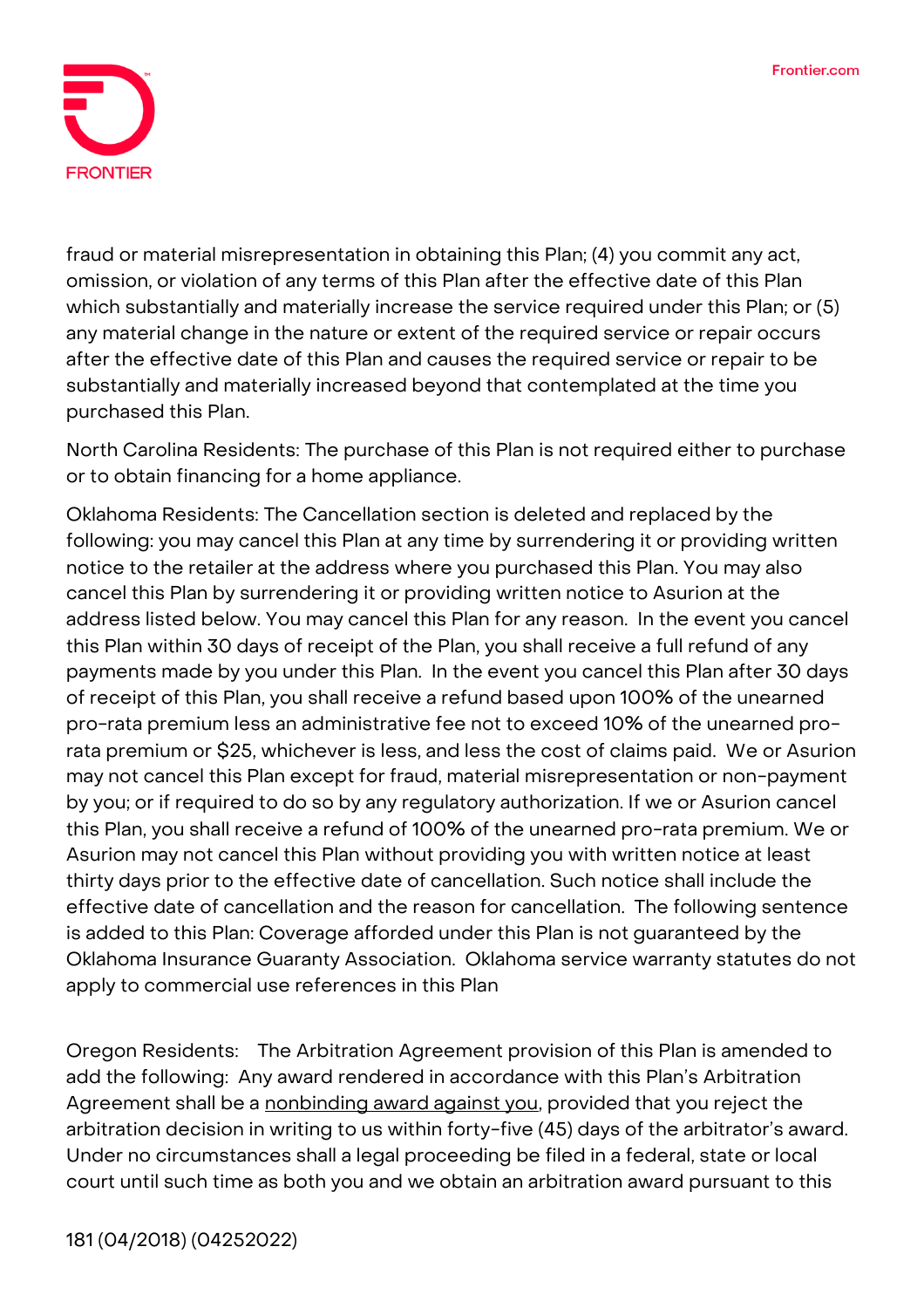

Arbitration Agreement. This Arbitration Agreement does not require you to waive your right to a jury trial in any individual legal proceeding you may file. Any arbitration occurring under this Plan shall be administered in accordance with the Arbitration Rules unless any procedural requirement of the Arbitration Rules is inconsistent with the Oregon Uniform Arbitration Act in which case the Oregon Uniform Arbitration Act shall control as to such procedural requirement.

**South Carolina Residents:** To prevent any further damage, please refer to the owner's manual. In the event the service Plan provider does not provide covered service within sixty (60) days of proof of loss by the Plan holder, the Plan holder is entitled to apply directly to the Insurance Company. If the Insurance Company does not resolve such matters within sixty (60) days of proof of loss, they may contact the SC Department of Insurance, P.O. Box 100105, Columbia, SC 29202-3105, 1.800.768.3467.

**Texas Residents:** If you purchased this Plan in Texas, unresolved complaints concerning a provider or questions concerning the registration of a service Plan provider may be addressed to the Texas Department of Licensing and Regulation, P.O. Box 12157, Austin, Texas 78711, telephone number 1.512.463.6599 or 1.800.803.9202. You may apply for reimbursement directly to the insurer if a refund or credit is not paid before the forty-sixth  $(46<sup>th</sup>)$  day after the date on which the Plan is returned to the provider. Texas license number: 116.

**Utah Residents: NOTICE. This plan is subject to limited regulation by the Utah Insurance Department. To file a complaint, contact the Utah Insurance Department.**  Coverage afforded under this Plan is not guaranteed by the Utah Property and Casualty Guarantee Association. This Plan may be cancelled due to unauthorized repair which results in a material change in the nature or extent of the risk, occurring after the first effective date of the current policy, which causes the risk of loss to be substantially and materially increased beyond that contemplated at the time the policy was issued or last renewed. Failure to notify within the prescribed time will not invalidate the claim if you can show that notification was not reasonably possible. If we cancel this Plan due to fraud or material misrepresentation, you will be notified thirty (30) days prior to cancellation. If we cancel this Plan due to nonpayment, you will be notified ten (10) days prior to Plan cancellation.

**Washington Residents:** If we fail to act on your claim, you may contact Liberty Insurance Underwriters Inc. directly at 1.800.677.9163. You are not required to wait sixty (60) days before filing a claim directly with Liberty Insurance Underwriters, Inc.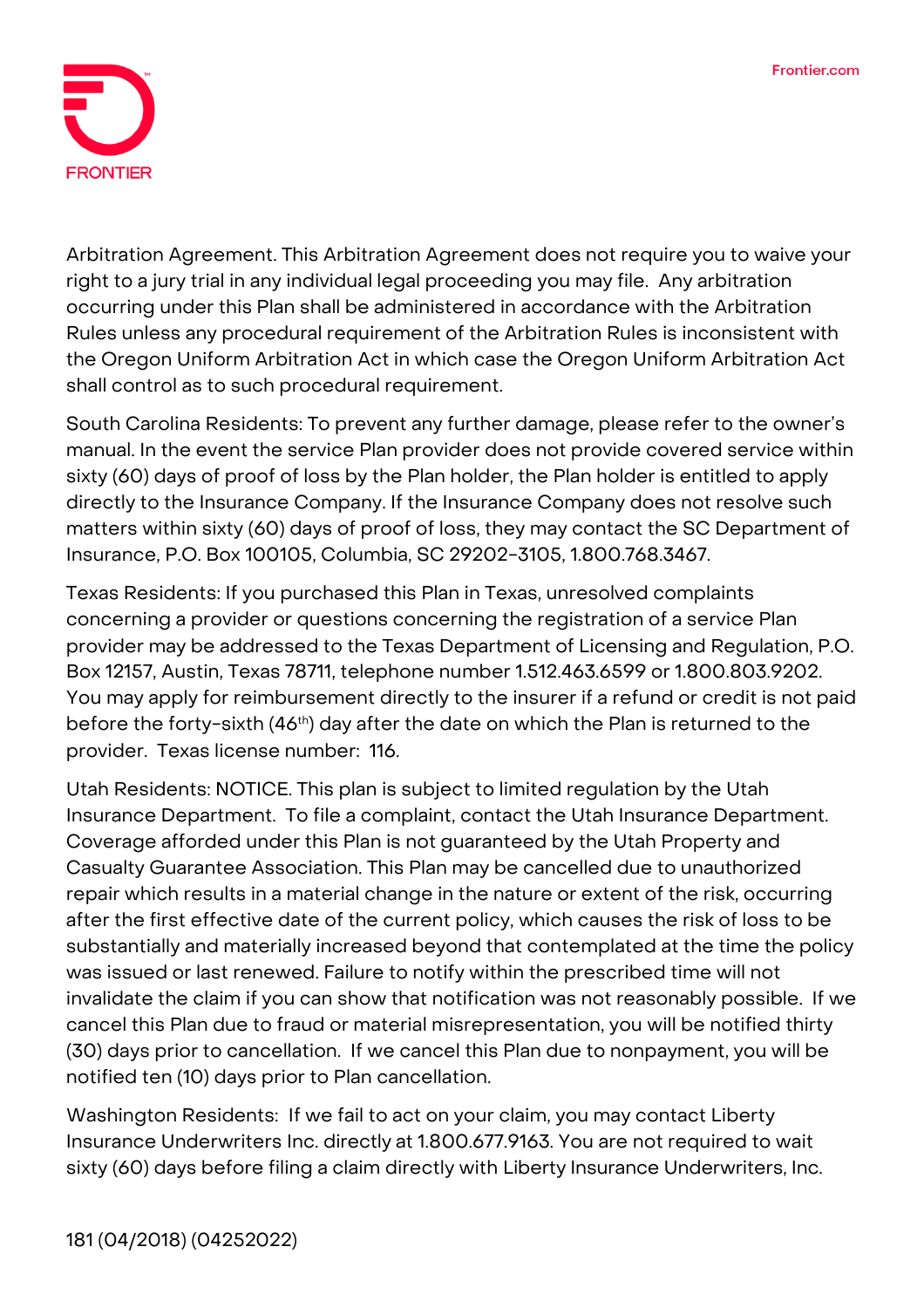

**Wisconsin Residents: THIS CONTRACT IS SUBJECT TO LIMITED REGULATION BY THE OFFICE OF THE COMMISSIONER OF INSURANCE**. You may cancel this Contract within twenty (20) days of receipt of this Contract and receive a full refund of the Contract price paid unless you had a covered claim. If you had a covered claim within twenty (20) days of receipt of this Contract or you cancel this Contract after twenty (20) days of receipt of this Contract, we shall refund to you the unearned pro rata portion of the Contract price paid, less the cost of a covered claim. We may only cancel this Contract before the end of the agreed Contract term on the grounds of nonpayment, a material misrepresentation made by you to us, or a substantial breach of duties by you relating to the products or its use. If a Contract is cancelled by us for a reason other than nonpayment, you will be refunded 100% of the unearned pro rata portion of the Contract price paid, less the cost of a covered claim. If we cancel this Contract, we will send you written notice at least five (5) days prior to the effective date of cancellation. Written notice of cancellation shall include the effective date of cancellation and the reason for cancellation. Any refund due to you will be credited to any outstanding balance of your account, and the excess, if any shall be refunded to you. We may charge an administrative fee not to exceed 10% of the Contract price paid. If we become insolvent or otherwise financially impaired, you may file a claim directly with Liberty Insurance Underwriters Inc. for reimbursement, payment, or provision of the service. The Arbitration Agreement provision of this Contract is amended as follows: **(1) TO RESOLVE DISPUTES, YOU MAY CHOOSE EITHER BINDING ARBITRATION, PURSUANT TO THE ARBITRATION AGREEMENT PROVISION OF THIS CONTRACT, OR SMALL CLAIMS COURT. BY AGREEING TO THIS CONTRACT, YOU AND WE WAIVE THE RIGHT TO HAVE DISPUTES RESOLVED THROUGH COURTS OF GENERAL JURISDICTION, THE RIGHT TO TRIAL BY JURY, AND TO PARTICPATE IN CLASS ARBITRATIONS AND CLASS ACTIONS;** and **(2)** the sentence "The enforcement and interpretation of this arbitration agreement is governed by the Federal Arbitration Act." is deleted in its entirety.

**Wyoming Residents:** This Plan will be considered void and we will refund you the full purchase price of the Plan or credit your account if you have not made a claim under this Plan and you have returned the Plan to us a) within 20 days after the date we have mailed the Plan to you, b) within 10 days after you have received the Plan if the Plan was furnished to you at the time the Plan was purchased, or c) within a longer time period if specified in the Plan. The right to void the Plan provided in this subsection applies only to the original Plan purchaser and is not transferable. If we cancel this Plan for reasons other than nonpayment, a material misrepresentation made by you to